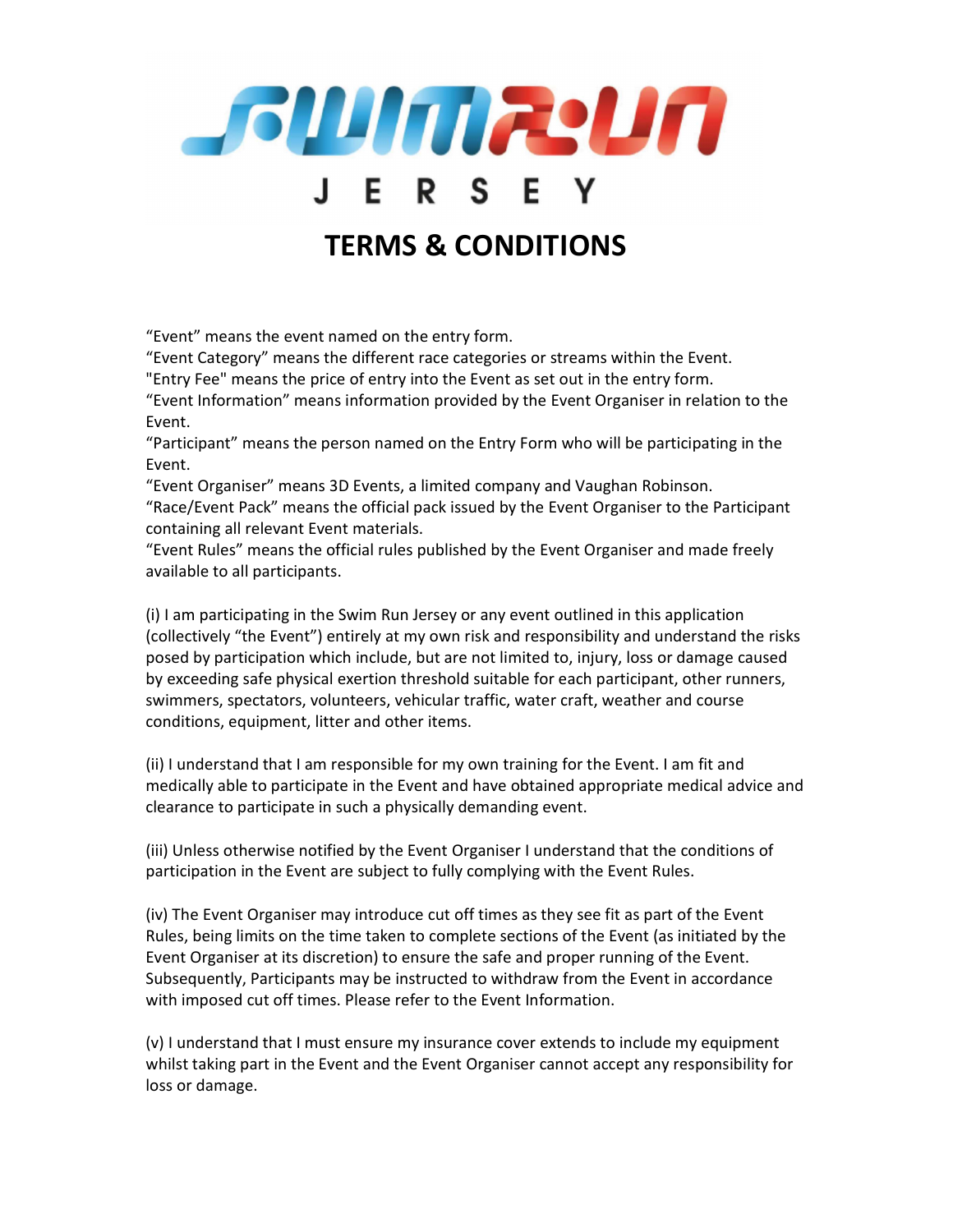(vi) I understand that Entries for Sprint and Full Distance races must be at least 18 years old on the day of the Event.

(vii) I understand that Entries for Experience Distance races must be at least 15 years old on the day of the Event.

(viii) All decisions and rulings by the Event Organiser, its employees and its agents are considered final. Accordingly, I will comply with all Event Rules and all instructions and guidelines given by stewards, marshals, and safety personnel. I acknowledge and agree that the Event Organiser will organise and run the Event and will have sole authority and be the final arbiter on all decisions relating to the safety, running and organisation of the Event, the rules of the Event, the timings/finish times and the placings.

(ix) All Entry Fees are non-refundable. In the situation where the Event is cancelled, all entries will be transferred to the next event. The organisers retain the right to refuse entry to anyone declaring false information on their entry form, not making the required payment, or otherwise failing to meet the stated entry requirements.

(x) The Event Organiser reserves the right to alter the start time of the Event. In the event of a change of start time the Participants will be notified of the revised start time with as much notice as reasonably practicable. No refund in full or in part shall be made for any change in start time for an Event provided the Event takes place on the specified date of the Event.

(xi) The Event Organiser reserves the right to alter the race format and/or duration, if the weather or sea conditions are deemed unsafe by the organisers and/or their advisors. In the event of a change to the published race format, the Participants will be notified of the revised race structure with as much notice as reasonably practicable. No refund in full or in part shall be made for any change in event structure, where enforced by factors outside the control of the Event Organiser.

(xii) I, for myself and my heirs, personal representatives, executors estate and assigns, release and discharge all persons and entities associated directly or indirectly with the Event from all claims, demands, costs, expenses and costs, proceedings arising out of my participation in the Event and I hereby indemnify them against all liability (including but not limited to liability for and in respect of all injury, death, loss or damage) arising out of or connected with my participation in the Event. For the purpose of this declaration, persons and entities associated with the Event include, but are not limited to 3D Events, Vaughan Robinson event sponsors, officials, marshals, volunteers and the directors, employee agents and representatives of all or any of the aforementioned.

(xiii) If I am injured or taken ill or otherwise suffer any detriment whatsoever I hereby irrevocably authorise the Event officials and organisers, at my risk and cost, to transport me to a medical facility and/or to administer emergency medical treatment and I waive all claims that might result from such transport and/or treatment or delay or deficiency therein and shall pay or reimburse to you my medical and emergency expenses and I hereby authorise you to incur the same and shall provide to race officials such medical data relating to me as they may request. I agree that nothing herein shall oblige the Event officials or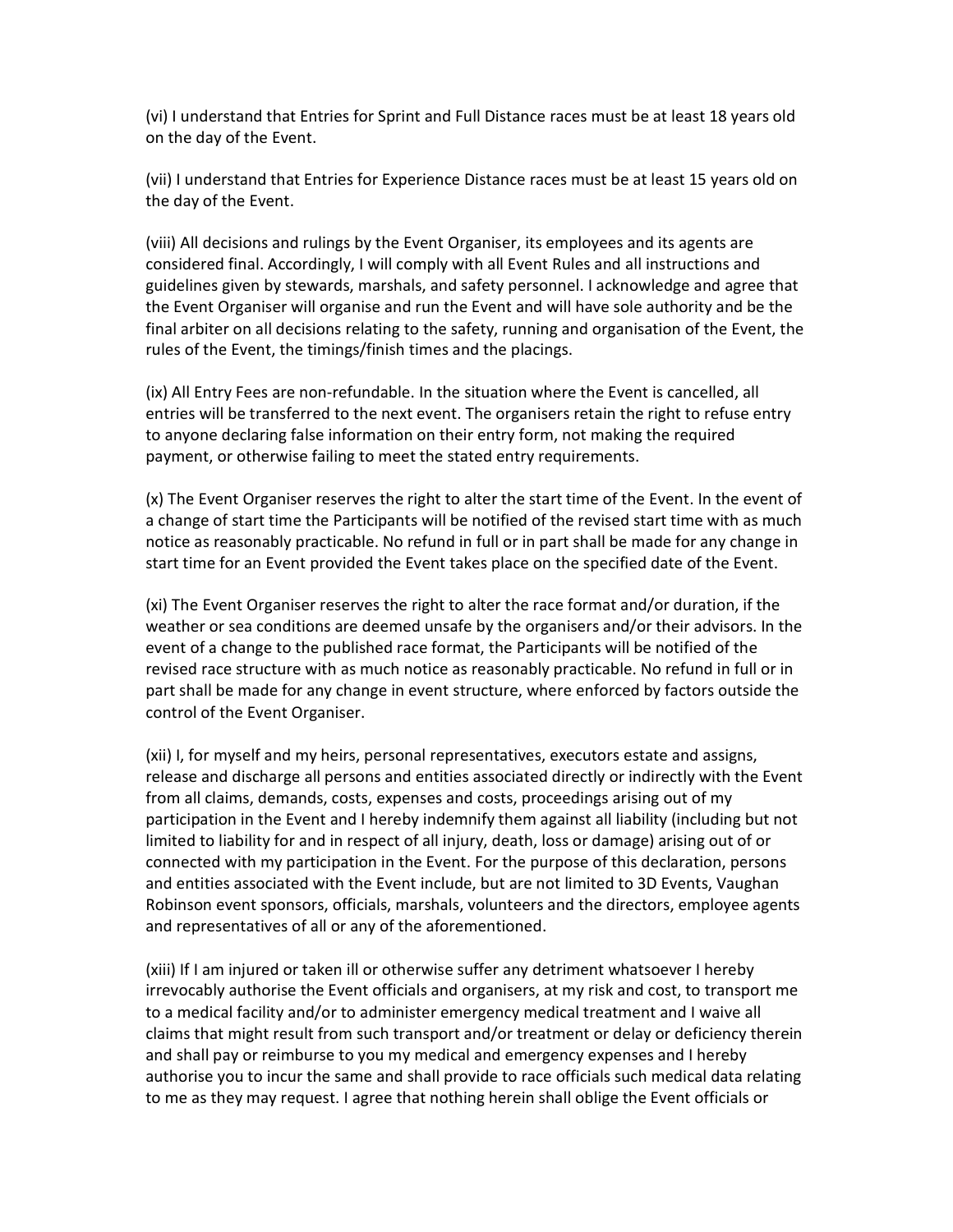Event Organisers or any other person to incur any expenses or to provide any transport or treatment.

(xiv) I shall not hold the Event Organisers of this Event responsible for loss in transit of my entry form and/or cheque sent along with the entry form.

(xv) I understand that I shall not be eligible or entitled to participate in the Event until full payment of the Entry Fee has been received by the Event Organiser. No payment shall be deemed to have been received until the Event Organiser has received cleared funds.

(xvi) I understand that un-returned timing chips may incur a reasonable replacement cost, where relevant.

(xvii) I give permission for my personal information to be processed for the purposes of event administration in line with the Event Organiser's Privacy Policy a copy of which is available in the Event Information.

(xviii) Unless I confirm otherwise in writing to the Event Organiser (c/o 3D Events, 1 Waterloo Street, St Helier, Jersey, JE2 4WT), I give permission for my name, quotes and photographic likeness in still photography or video to be used for marketing and promotional purposes.

(xix) The Event Organiser will use best endeavours to provide an Event finish time for the Participant however it cannot be held responsible for any computer result anomalies or any technical malfunctions.

(xx) If the rule of law prevents any of the above paragraphs or any part of them from being enforceable then they shall be construed so as to give the maximum possible protection to all persons and entities associated directly or indirectly with the Event.

(xxi) Without prejudice to the generality of the foregoing the release and indemnity in paragraph xii above shall operate to release and indemnify the same persons from any claims arising out of the cancellation or early termination of the whole or any part of any Event upon the grounds of safety.

(xxii) These terms and conditions of entry are to be governed by and construed in accordance with the laws of Jersey and each Participant irrevocably submits to the nonexclusive jurisdiction of the Court of the Island of Jersey.

(xxiii) The Event Organiser accepts no responsibility for events outside the Event Organiser's control causing the Event to be cancelled or altered from that advertised. I accept that the Event Organiser may be required to cancel or alter the Event in the instance of severe weather conditions, pandemic, war, change in local law or other unforeseen reasons that make operating the original event impractical, unsafe or unfeasible. I accept that all entries are non refundable in such a circumstance and I will instead have my entry transferred to the next event.